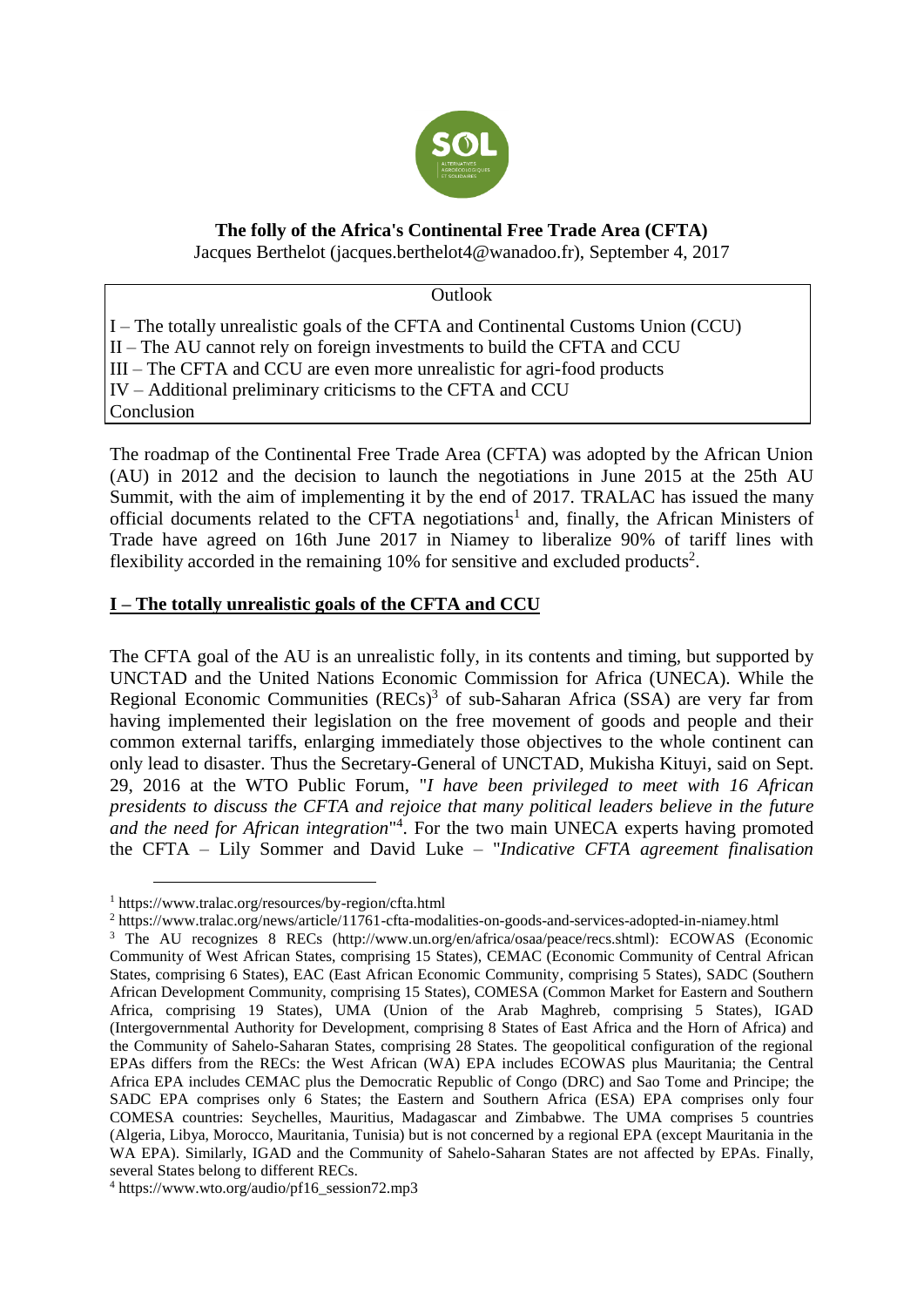*deadline of 2017 is ambitious… However, timely implementation of the CFTA is crucial, particularly in the context of MRTAs and shifts towards reciprocity*" 5 .

Fascinated by the mega-regional trade agreements (MRTAs) like TTIP, TTP and CETA<sup>6</sup>, the AU flexes its muscles by claiming to do better among its 55 Member States<sup>7</sup>. Ms. Fatima Haram Acyl, AU Commissioner for Trade and Industry, stated at the opening of the First CFTA Negotiating Forum Meeting on 22 February 2016: "*The emergence of Mega Regional Trade Agreements continue to threaten Africa's market access in established markets severely diminishing the value of preferences such as AGOA and EBAs, and it appears that this trend will continue to accelerate. What does this mean? It means that Africa's destiny is once again in its own hands. While we may not be able to control what happens at the WTO or in the MRTAs, what we make of the CFTA is entirely in our hands*" 8 . This is illusory and contrary to the lessons of history which shows that all the developed countries of today have reached their competitive position through a high import protection on agriculture and infant industries and, on top of that, they have benefited (and are still benefiting) from huge subsidies, not to speak of the exploitation of their Southern colonial countries, particularly in Africa, for centuries. As Mamadou Cissokho stated in the WTO Public Forum in September 2014: "*All countries which have developed begun by creating the conditions to do it through import protection and it is only afterwards that they have open their markets to other countries. One cannot ask today to Africa to be the first example showing that it is by first opening its markets that it will develop".*

The baseline to which the CFTA impact is compared being the situation without any change in trade reforms, the UNECA assessment of June 2012 claims a huge rise in intra-African trade: "*It would add up to USD 34.6 billion (52.3 per cent) to the baseline in 2022. Imports of African countries from the rest of the world would come down by USD 10.2 billion, well compensated by the significant projected increase in intra-African trade… While the share of intra-African trade would increase from 10.2% in 2010 to 15.5% in 2022 after the establishment of a CFTA, it would more than double over the twelve years period (increasing from 10.2% in 2010 to 21.9% in 2022) when trade facilitation measures are considered. Similarly, real income for Africa improves by nearly 1 per cent whatever the trade policy*  considered"<sup>9</sup>.

The MIRAGE econometric model used has huge limitations as it is based on data available for only 16 of the 55 African States, the other States being aggregated – in West Africa only Nigeria and Senegal are considered, the other 14 States being aggregated –, and with tariffs of 2004, which have changed significantly since then, particularly on agricultural products in ECOWAS. Among the other usual unrealistic assumptions of such models: total trade liberalization over five years (2017-22), including of sensitive agricultural products, full employment of production factors, including labour, one single consumer and one single producer per country-region. Although not included in the model, the CFTA assumes the

<sup>5</sup> http://www.ictsd.org/sites/default/files/research/trade\_and\_poverty-final.pdf

<sup>6</sup> TTIP, TPP, CETA: transatlantic, transpacific and Canada-EU Free trade agreements.

<sup>7</sup> Africa has 55 States since January 2015 when Morocco was reintegrated after it left the AU 32 years ago when the AU recognized the Saharawi Republic. Morocco sent a letter to the AU on 17 July 2016 on its desire to join again the AU, not hiding its intention, once admitted again in the AU, to convince most AU Member States to withdraw their recognition of the Saharawi Republic. UNECA assessment of the CFTA takes into account Morocco and the Saharawi Republic is not formally withdrawn.

<sup>8</sup> http://www.au.int/en/speeches/opening-statement-he-fatima-haram-acyl-african-union-commissioner-tradeand-industry

<sup>9</sup> http://www.uneca.org/sites/default/files/PublicationFiles/aria5\_print\_uneca\_fin\_20\_july\_1.pdf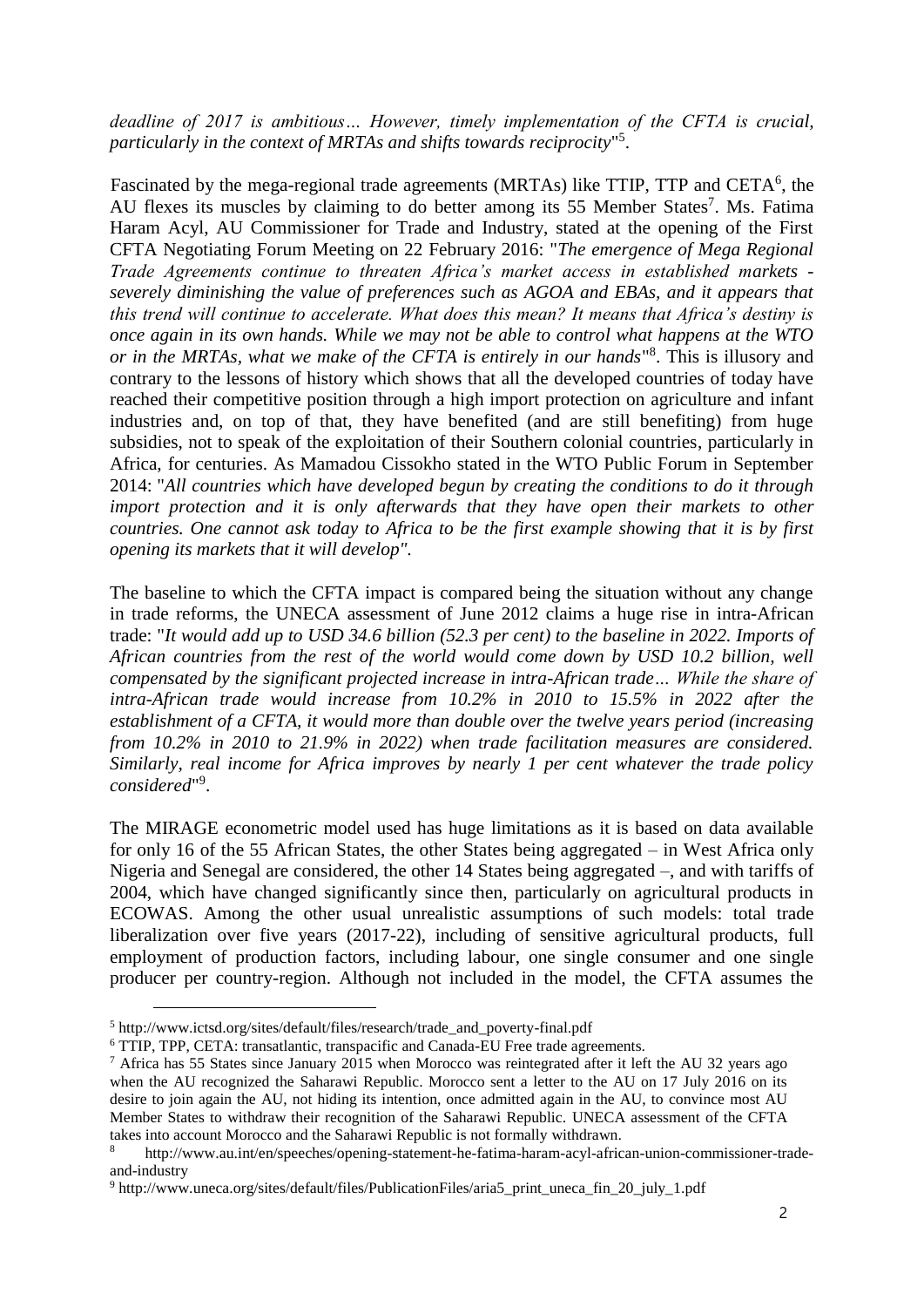liberalization of trade in services, of non-trade barriers (NTBs) and the simplification of rules of origin (ROO).

Admittedly a free trade agreement is not a customs union in the sense that Member States abolish only tariffs between them, while maintaining their own tariffs on third countries, but this would already be impossible. Far from promoting regional integration of the continent it will disintegrate it strongly in opening wide the doors to multinationals already well implemented in most African countries and which would concentrate their activities in the most competitive countries from which they would export to the others.

The more so as UNECA is proposing, beyond the CFTA, to implement the Abuja Treaty of 1991 mandating the establishment of a Continental Customs Union (CCU) by 2019: "*A functioning CCU will also require border checks between members of the union to be abolished and the alignment of all bilateral agreements and free trade agreements with the CET. This will be challenging but not impossible to achieve… The CCU would reduce the average protection imposed by African countries on imports from outside Africa. This increases African imports from the rest of the world by between 2.7 percent (US\$16.2 billion) and 3.5 percent (US\$21.6 billion) by 2022, as compared to a scenario where only the CFTA is in place… Both intra- and extra-African exports also increase (between US\$45.8 billion and US\$52.9 billion) as a result of the CCU as African economies become more competitive on the world market due to lower production costs brought about by lower import costs*".

The expected benefits from the CFTA and CCU are so large that UNECA does not even bother to deal with the huge fall in tariff revenues in its comprehensive report of June 2012. Even if it acknowledges that "*The distribution of income gains is not expected to be equitable among countries… Nevertheless, if the CFTA is complemented by trade facilitation measures, all African countries would actually benefit positively from the establishment of a CFTA, in terms of both trade and real income*". However in a subsequent paper of 30 October 2012 Simon Mevel and Stephen Karingi of UNECA admitted: "*Turning to the country analysis of the results, these are somewhat more ambiguous than at the global level… Even if real income variations are limited, almost half of African countries/regions considered in the study would be worst off in terms of real income after the formation of free trade areas. Three main justifications can be advanced. Firstly, while African countries liberalize, governments have to renounce to a non-negligible source of income namely, tariff revenues. Secondly, as African economies open up, competition is increasing on the continental market. As a results trade flows are reoriented such as African imports from partners located either on the continent or outside of the continent are being replaced by imports from African partners benefiting from better market access, thanks to tariff cuts, and potentially leading to terms of trade reductions. Thirdly, as world prices of food products slightly increase with the liberalization reforms, net-food importing countries such as Angola & DRC, Mozambique, Botswana, Rest of North Africa, Nigeria and Central Africa are hurt and their real income reduced… Workers employed in countries strongly specialized in exports of primary products, such as oil exporting countries: Angola, Egypt, Nigeria, Rest of Eastern Africa (inclusive of Kenya), Rest of North Africa; as well as Zambia (69% of Zambia's exports are mineral and metal products) register a decrease in real wages*" <sup>10</sup>. Despite these acknowledgments, the

-

10

http://www.afdb.org/fileadmin/uploads/afdb/Documents/Knowledge/Deepening%20Regional%20Integration%2 0in%20Africa%20A%20Computable%20General%20Equilibrium%20Assessment%20of%20the%20Establishm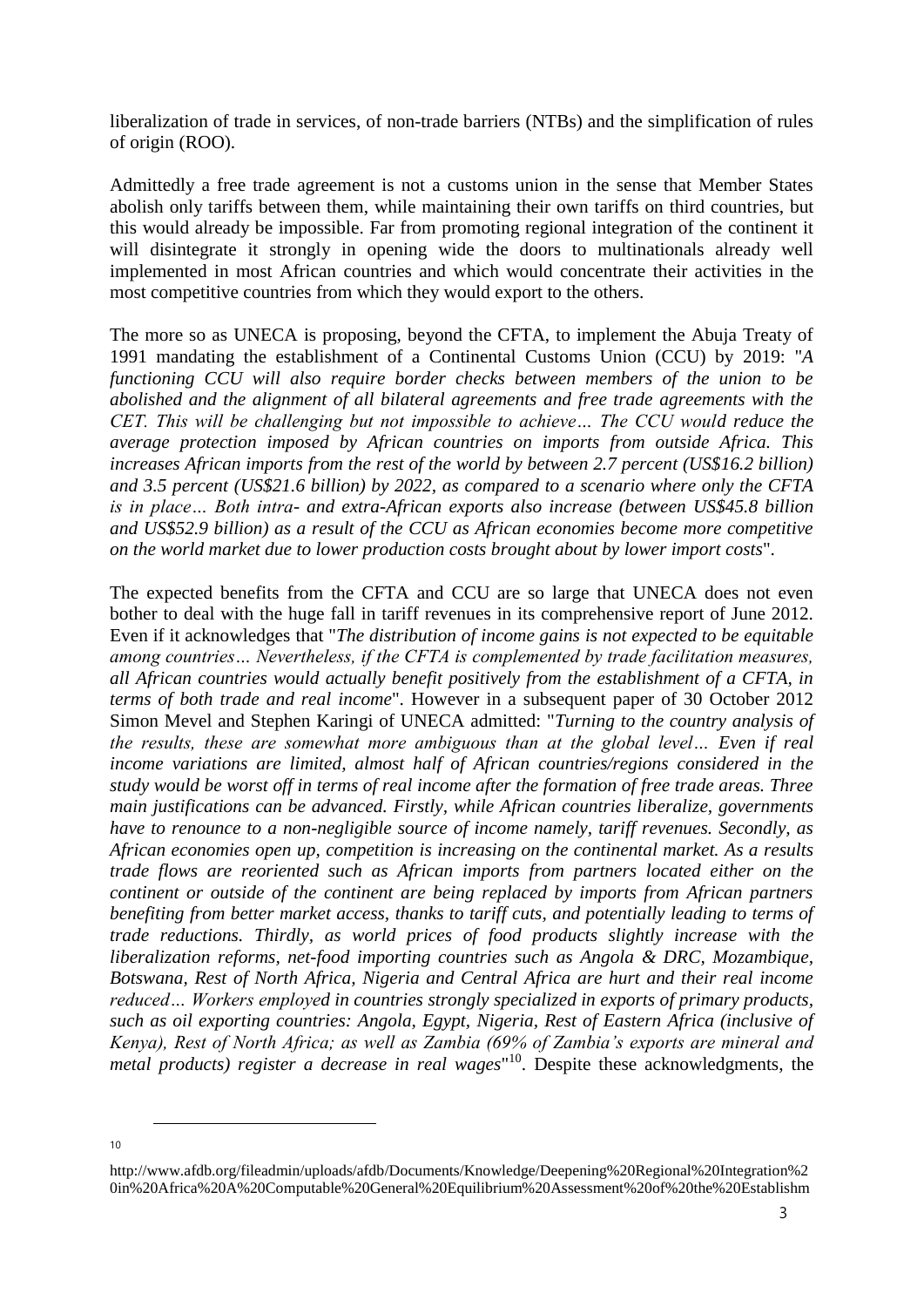authors conclude by saying: "*Deepened regional integration in Africa through establishment of wider Free Trade Areas would benefit to the continent. Such reforms would increase exports, real income as well as real wages for all categories of workers for Africa as a whole*".

All this helps to understand why the developed countries and the neo-liberal institutions they control are very enthusiastic to finance the CFTA process – which would open up the African markets to their exports –, as acknowledged by Ms. Fatima Haram Acyl who stated: "*Let me take this opportunity to express my appreciation for the various partners that have been working with us in this regard, UNCTAD, TRALAC, UNECA, WTO and DFID through Trade Advocacy Fund. In the same vein let me also express my appreciation for the assistance that the Commission has received and continues to receive from various partners including the EU, GIZ, USAID, DFID, Sweden*" <sup>11</sup>. And we should not forget the World Bank: "*Needless to say, the World Bank Group is ready to support effective implementation of regional agreements, the Tripartite Agreement and the Continental Free Trade Area - working in partnership with regional secretariats, the African Development Bank, the African Union, the United Nations Economic Commission for Africa, among others*" 12 .

With these ideas in mind, inculcated by the African Union, UNCTAD and UNECA, we understand why most Heads of State of sub-Saharan Africa have opposed so little resistance to the EPAs, which, paradoxically, could even appear as a lesser evil than the CFTA and CCU!

This madness is topical for ECOWAS after the debate of 13 October 2016, at the INTA Committee of the European Parliament on the ratification of Ghana's interim EPA in the presence of the Foreign Minister of Ghana, Ms. Hannah Tetteh. Indeed it is the Minister of Trade and Industry of Ghana, Ekwow Sio-Garbrah, who hosted an ECOWAS meeting from 9 to 11 March 2016 in Accra to find a common position of Member States on the CFTA. The Minister said that "*The successful implementation of the CFTA would depend on how well it meets the needs of the private sector. It is generally expected that the rules that African countries enact for the conduct of trade such as the CFTA are meant to be exploited by the private sector. Private sector engagement and sensitization on the CFTA is therefore critical at all levels*" <sup>13</sup>. The "private sector" quoted by the Minister does not designate the hundreds of millions of African smallholder farmers – who could produce much more with guaranteed stable remunerative prices through an efficient import protection – but the tens of multinationals and African private companies that are pushing to abolish tariffs between African countries. But the Ghana's Minister went further than fostering intra-Africa trade, when he added: "*Admittedly, deriving benefits from international trade remains a challenge for most of our countries as measures such as Rules of Origin, infrastructure deficits, lack of diversification, overly high standards and technical barriers disguised as trade policy tools continue to restrict us from taking advantage of market access opportunities, thereby hampering our effective integration into the multilateral trading system*". But the EPAs, of

ent%20of%20a%20Continental%20Free%20Trade%20Area%20followed%20by%20a%20Continental%20Cust oms%20Union.pdf

<sup>11</sup> http://www.au.int/en/speeches/opening-statement-he-fatima-haram-acyl-african-union-commissioner-tradeand-industry

<sup>12</sup> http://www.worldbank.org/en/news/speech/2015/12/14/deepening-african-integration-intra-africa-trade-

for-development-and-poverty-reduction

<sup>13</sup> http://unctad.org/meetings/en/Presentation/ditc-ted-09032016-accra-Minister-Trade-Ghana.pdf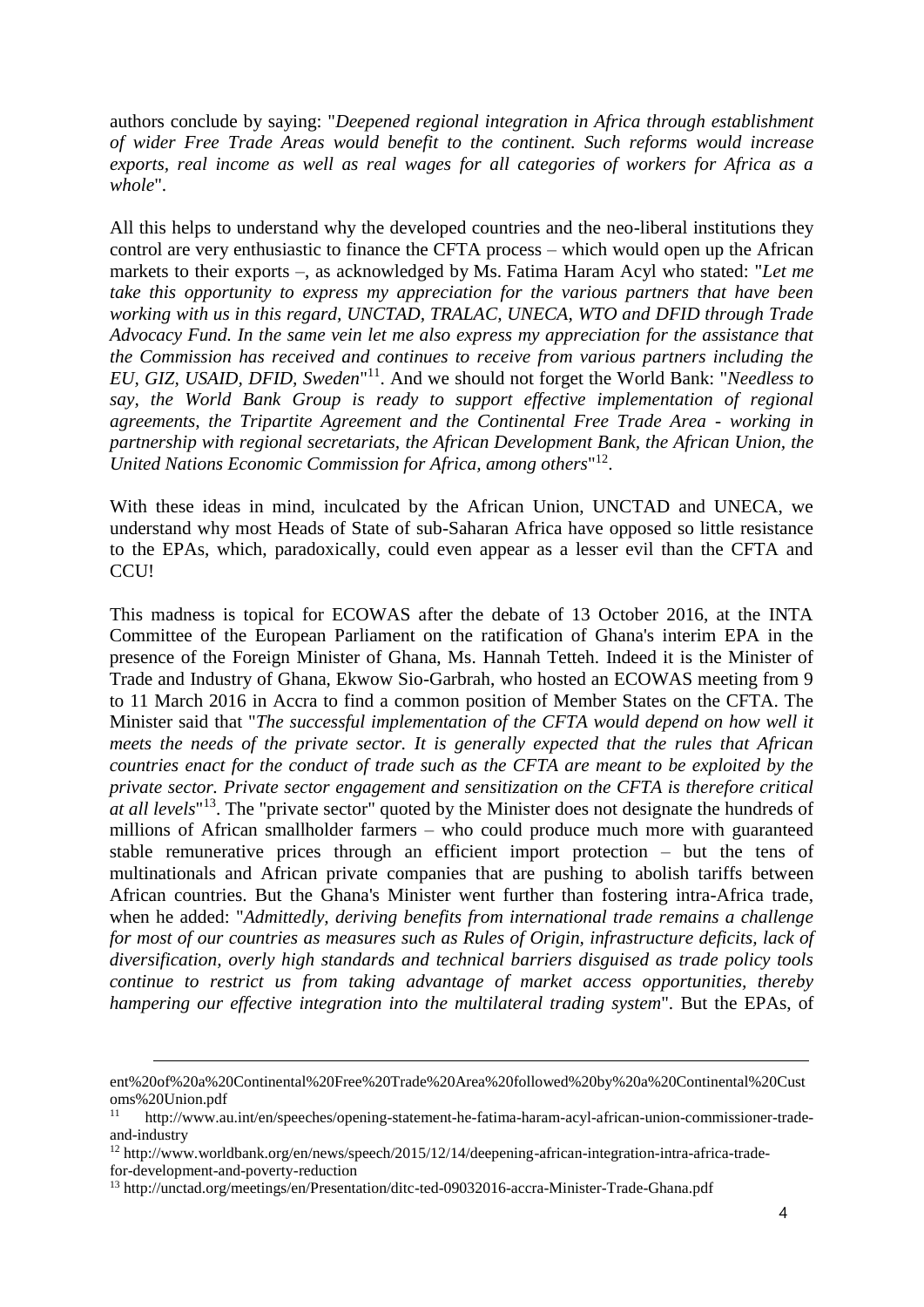which the Ghana's interim EPA, would open a large breach in the outer protection of African domestic markets rather than fostering extra-Africa exports.

The negotiations of the Tripartite free trade agreement (TFTA) were launched in June 2011 and initialled in June 2015. It includes the 27 States of the three Regional Economic Communities (RECs) of COMESA, EAC (Eastern Africa Community) and SADC, but not these 3 RECs themselves. The TFTA is not more credible than the CFTA although it is considered as a stepping stone towards it. Its 703 million inhabitants in 2016 go from Egypt to South Africa with very different development levels, these two countries alone accounting for more than half total GDP. However the prospects for achieving the TFTA are mixed because "*The TFTA would divide the customs unions as some countries have signed; others pledged to sign while giants like South Africa have declined to sign*" <sup>14</sup>. And this because "*SACU, which is a customs union… guiding principles prohibit members from joining on individual basis trading arrangements such as the TFTA... One of the reasons why caution is called for has to do with the challenges involved in finalizing tariff offers and rules of origin; which are the*  basic building blocks of an FTA<sup>"15</sup>. Furthermore, for Johan Burger "There are fears that the *real big winners will be multinational corporations from outside Africa that have settled in big cities and would be provided with easy access to a multitude of markets. Another major problem that has not been dealt with yet, is the potential loss of revenue for governments, as customs duties are a major source of government revenue*" 16 .

In fact the TFTA would be a disaster for the EAC farmers and agro-industries as their tariffs are much higher than those of  $COMESA^{17}$ . We did not compare yet with the SACU CET but we know already that it is using variables levies on wheat to ensure a minimum price to farmers whereas the EAC tariff on wheat is nil, an exception as most of its agricultural tariffs are at 25% and even at 60% for milk and concentrated milk.

# **II – The AU cannot rely on foreign investments to build the CFTA and CCU**

Most African investments are financed by the public ODA (Overseas Development Assistance) and private foreign companies. All the figures show a decline in investments flows to Africa and SSA, particularly if we took into account the data per capita, which augurs ill for the CFTA.

The net ODA per capita to Africa has declined by 2.3% per year from 2011 (\$51.6) to 2015  $($ \$51), of which the ODA grants per capita by 4.8% per year from \$43 to \$33.7<sup>18</sup>. And the net ODA per capita to SSA has declined by 3.3% per year from 2011 (\$52.6) to 2015 (\$44.5), of which the ODA grants per capita by 5.6% per year from \$48 to \$35.9.

According to the UNCTAD World investment report 2017 "*MNEs from developed economies remain the major investors in Africa and investors from developing economies are increasingly active*" <sup>19</sup>, implying that investments made by African themselves are very low. And this in a context where the share of world FDI (foreign direct investment) stock in Africa

<sup>14</sup> http://www.sundaystandard.info/new-tripartite-free-trade-area-threatens-future-sacu

<sup>15</sup> http://www.sundaystandard.info/new-tripartite-free-trade-area-threatens-future-sacu

<sup>16</sup> http://afric\$usiness.com/2016/06/22/tfta/

<sup>&</sup>lt;sup>17</sup> Rapid comparison of EAC and COMESA tariffs on agricultural products, SOL, 17 August 2017, https://www.sol-asso.fr/analyses-politiques-agricoles-jacques-b-2/

<sup>18</sup> http://www.oecd.org/investment/statistics.htm

<sup>19</sup> http://unctad.org/en/pages/DIAE/World%20Investment%20Report/WIR-Series.aspx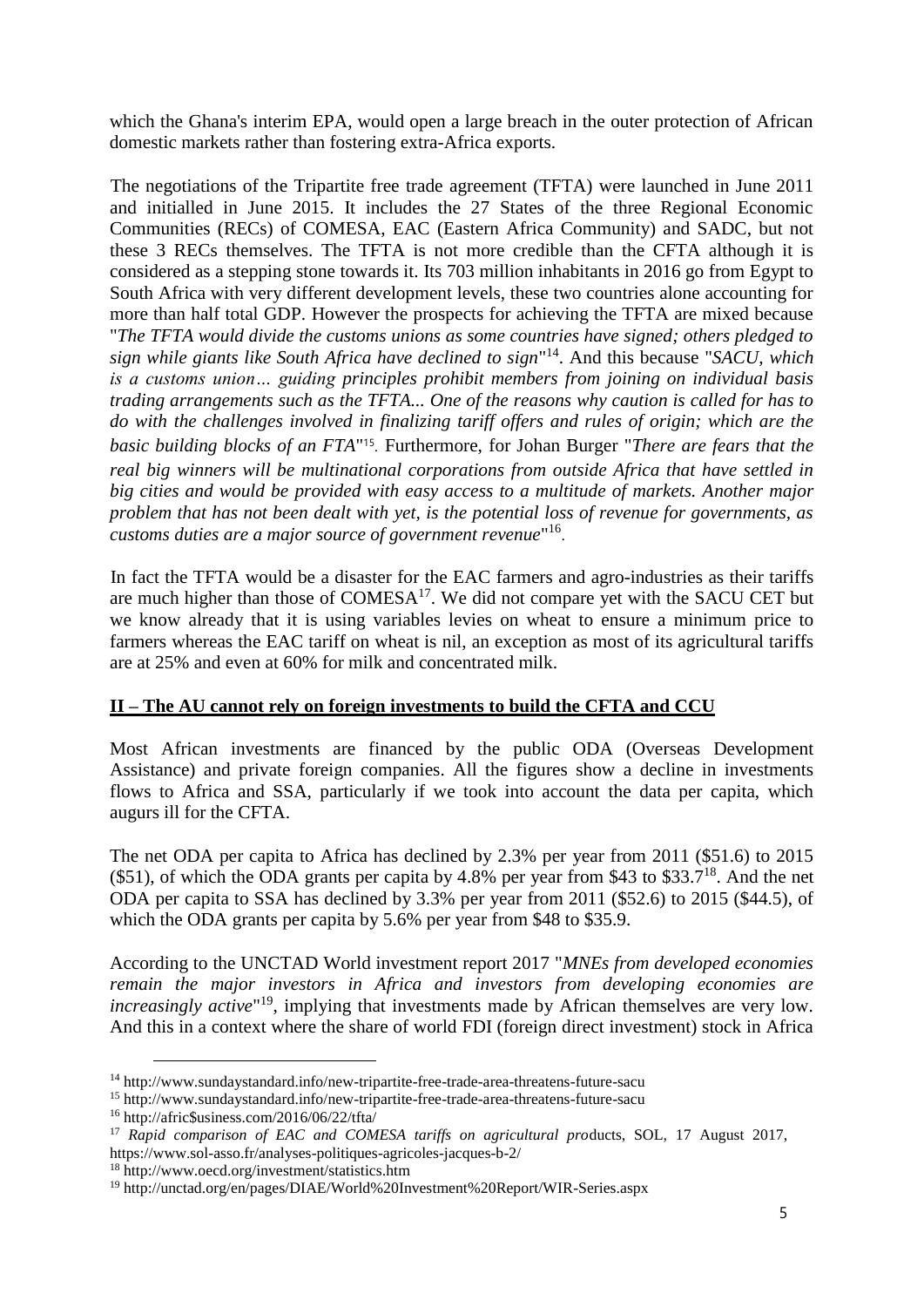has declined from 5.9% in 1980 to 3% in 2015, that of North Africa from 1.9% to 0.9%, that of SSA from 4.3% to 2.1%, of which that of ECOWAS from 0.7% to 0.6%, that to SADC from 3.3% to 1%, of which that to South Africa from 2.4% to 0.5%, that to COMESA from 1.2% to 0.9%, even if that of EAC has risen from 1.1% to 1.2% and that of CEEAC from 0.3% to 0.4%.

The FDI stock of \$313 bn of the 10 major investor countries in Africa in 2015 accounted for 60.3% of the whole FDI stock in Africa of \$520.6 bn, South Africa being the only African country among the 10  $(\$22 \text{ bn})^{20}$ . Furthermore an excellent UNCTAD paper of 2013 underscores that "*Africa accounts for a very low share of global FDI flows (2.8 per cent) and, more importantly, FDI flows to the continent are concentrated in a few countries and largely in the extractive sector. The latter has reinforced Africa's dependence on commodity exports and the vulnerability of African countries to external demand and speculation-driven commodity price movements. Moreover, to date, there is no evidence to indicate that FDI in Africa is contributing to economic diversification through backward and forward linkages. Under such circumstances, the tendency of FDI to reinforce enclave-type development – with external integration gaining more importance over the internal integration of the local economy – is a real concern. Against this background, this note questions the automatic efficiency gain assumptions implicit in the design of FDI policies in many African countries. It is misleading to assume that attracting FDI per se will automatically generate opportunities for technology transfer, linkages with domestic enterprises and opportunities for diversification into more dynamic activities*" 21 .

Another important point is that "*The share of manufacturing in Africa's GDP fell from 15 per cent in 1990 to 10 per cent in 2008 (UNCTAD and UNIDO, 2011)<sup>22</sup>. The most significant decline was observed in Western Africa, where it fell from 13 to 5 per cent over the same period. Substantial deindustrialization was also observed in the other subregions of Africa. For example, in Eastern Africa the share of manufacturing in output fell from 13 per cent in 1990 to about 10 per cent in 2008, and in Central Africa it fell from 11 to 6 per cent over the same period. In Northern Africa it fell from about 13 to 11 per cent, and in Southern Africa it fell from 23 to 18 per cent. The declining share of manufacturing in Africa's output is of concern because historically manufacturing has been the main engine of high, rapid and sustained economic growth (UNCTAD and UNIDO, 2011). Furthermore, manufacturing is critical for absorbing the millions of young Africans who will be joining the labour market in the coming years. Already, 40 per cent of Africa's population resides in urban areas, and this number is projected to rise to about 60 per cent by 2050. Taking these considerations on board means rethinking the investment policy approach and moving the policy debate on investment away from the singular focus on FDI attraction towards a more balanced, pragmatic and strategic perspective on how FDI can fit into the development agenda in ways that bring about not only faster and sustained growth but also stimulate domestic investment and links with domestic enterprises to promote structural and technological change*".

Furthermore, UNECA has shown that "*Over the last 50 years, Africa is estimated to have lost in excess of \$1 trillion in illicit financial flows (IFFs)… This sum is roughly equivalent to all of the official development assistance (ODA) received by Africa during the same timeframe. Currently, Africa is estimated to be losing more than \$50 billion annually in IFFs. But these* 

<sup>20</sup> http://unctad.org/Sections/dite\_dir/docs/WIR2017/wir17\_fdi\_Africa\_en.pdf

<sup>&</sup>lt;sup>21</sup> http://unctad.org/meetings/en/SessionalDocuments/tdbex57d3\_en.pdf

<sup>22</sup> It was of 10.6% in 2015: http://data.worldbank.org/indicator/NV.IND.MANF.ZS?locations=ZG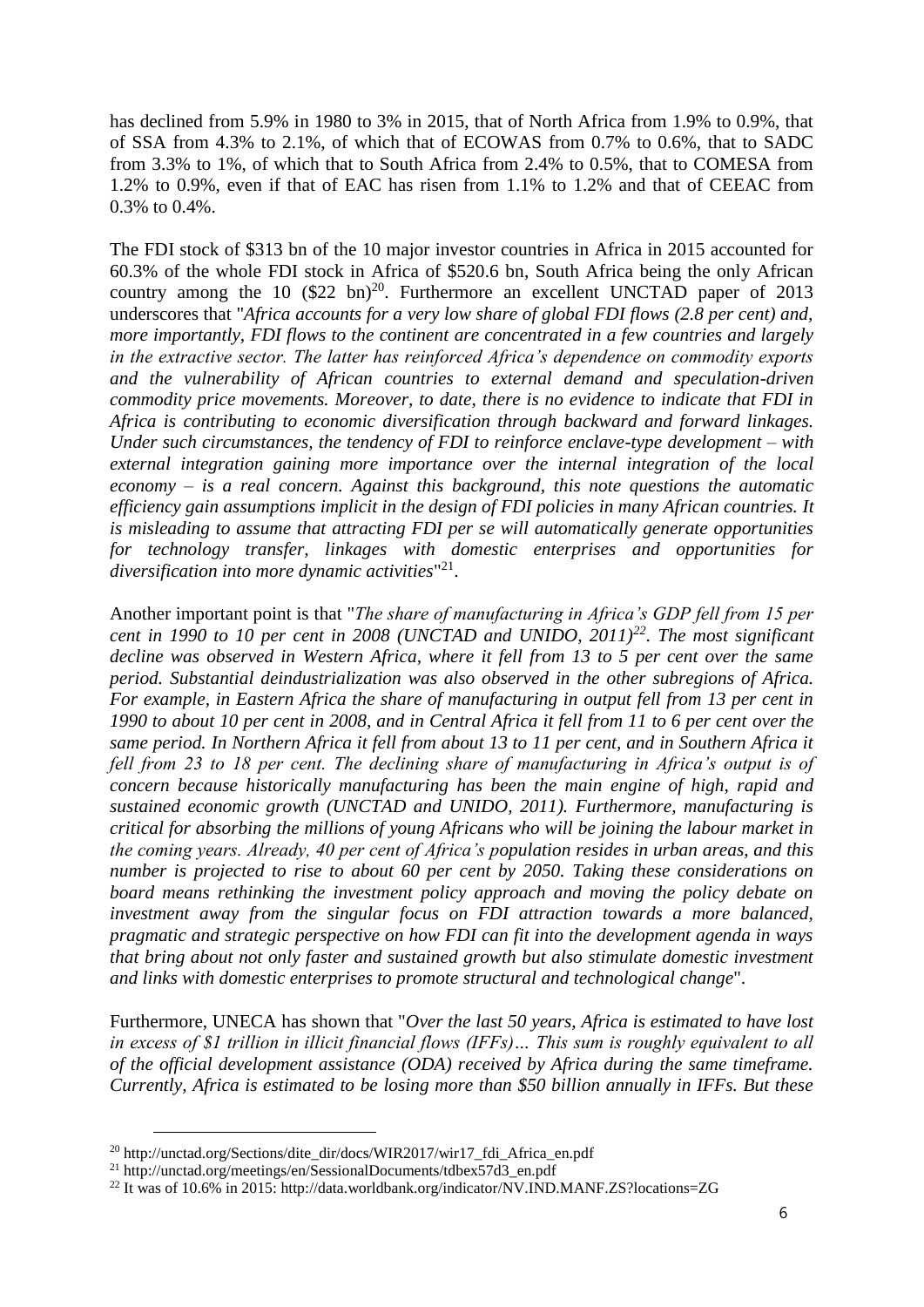*estimates may well fall short of reality because accurate data do not exist for all African countries*" <sup>23</sup>. The report adds that "*Africa has been a net creditor to the rest of the world owing to the considerable illicit financial outflows from the continent… Such flows perpetuate Africa's economic dependence on external aid. This is reflected by the proportion of official development assistance in the budgets of African Governments. Indeed, for some countries, official development assistance accounts for 70 per cent of total government revenue*".

However if ODA concerns official flows to Africa, 60% of illicit financial flows out of Africa come from the private sector "*through mis-pricing or invoice manipulation by multinational and private companies, with a view to channelling money abroad or laundering money by bribing regulators or inspectors*". In that context we might have some doubts about the effectiveness of the "Marshall plan for Africa" launched recently by the German government<sup>24</sup> and "The G-20 Compact with Africa" accompanying it<sup>25</sup>. They are "*based on the premise that significant progress can be achieved when African countries, G-20 members and partner countries, and International Organizations (IOs) work together to create a better environment for private investment*". Paradoxically while Addis Ababa Action Agenda had recognized that significant additional domestic public resources will be critical to achieve the Sustainable Development Goals, there is no allusion in the Marshall plan and the Compacts with Africa that the EPAs with the EU would reduce considerably these SSA public resources and would have a deterrent effect on private African or foreign investors given the expected loss of competitiveness with the products imported duty free from the EU.

Another issue of African market liberalization relates to the efficiency of export processing zones (EPZs) to attract FDI and foster regional development. According to François Bost, "*There are 29 free zones today in 11 West African countries, which can be broken down into free trade zones (6) and export processing zones (23) and to which may be added some 450 "free points"… West African countries that have adopted free zone regimes have not succeeded in attracting more foreign Direct investment (fDi) than countries that do not have*  such regimes<sup>"26</sup>.

Togo is the West African country with the largest EPZ, but with negative impacts. It accounts for more than half of its industrial exports and 80% of its products are sold in the ECOWAS<sup>27</sup>, but the value added has declined over time: "*Since 1991, the EPZ has provided many benefits and privileges (tax, financial and administrative) to encourage businesses to generate more jobs and value added in the country. In 2001, the domestic value added accounted for 51% of corporate revenues established in the EPZs. Since then, this share has slipped just 18% in 2012 ... The contribution of EPZs to the modern employment has reached nearly 12% in 2013. The majority EPZ companies have moved away from legal provisions relating to the use of labor-intensive equipment in exchange for tax exemptions and other privileges. Manufacturing accounts for 88% of employment in the EPZs, but his participation in the creation of added value in the area is only 12%. This is a direct consequence of the low-*

<sup>&</sup>lt;sup>23</sup> http://www.uneca.org/sites/default/files/PublicationFiles/iff\_main\_report\_26feb\_en.pdf 24

http://www.bmz.de/en/publications/type\_of\_publication/information\_flyer/information\_brochures/Materialie 270\_africa\_marshallplan.pdf

<sup>25</sup> http://www.bundesfinanzministerium.de/Content/EN/Standardartikel/Topics/Featured/G20/2017-03-30 g20-compact-with-africa-report.pdf?\_\_blob=publicationFile&v=2

<sup>26</sup> https://www.oecd.org/swac/publications/49814045.pdf

<sup>&</sup>lt;sup>27</sup> http://www.afdb.org/fr/blogs/measuring-the-pulse-of-economic-transformation-in-west-africa/post/the-role-oftogos-export-processing-zones-in-the-global-value-chain-13413/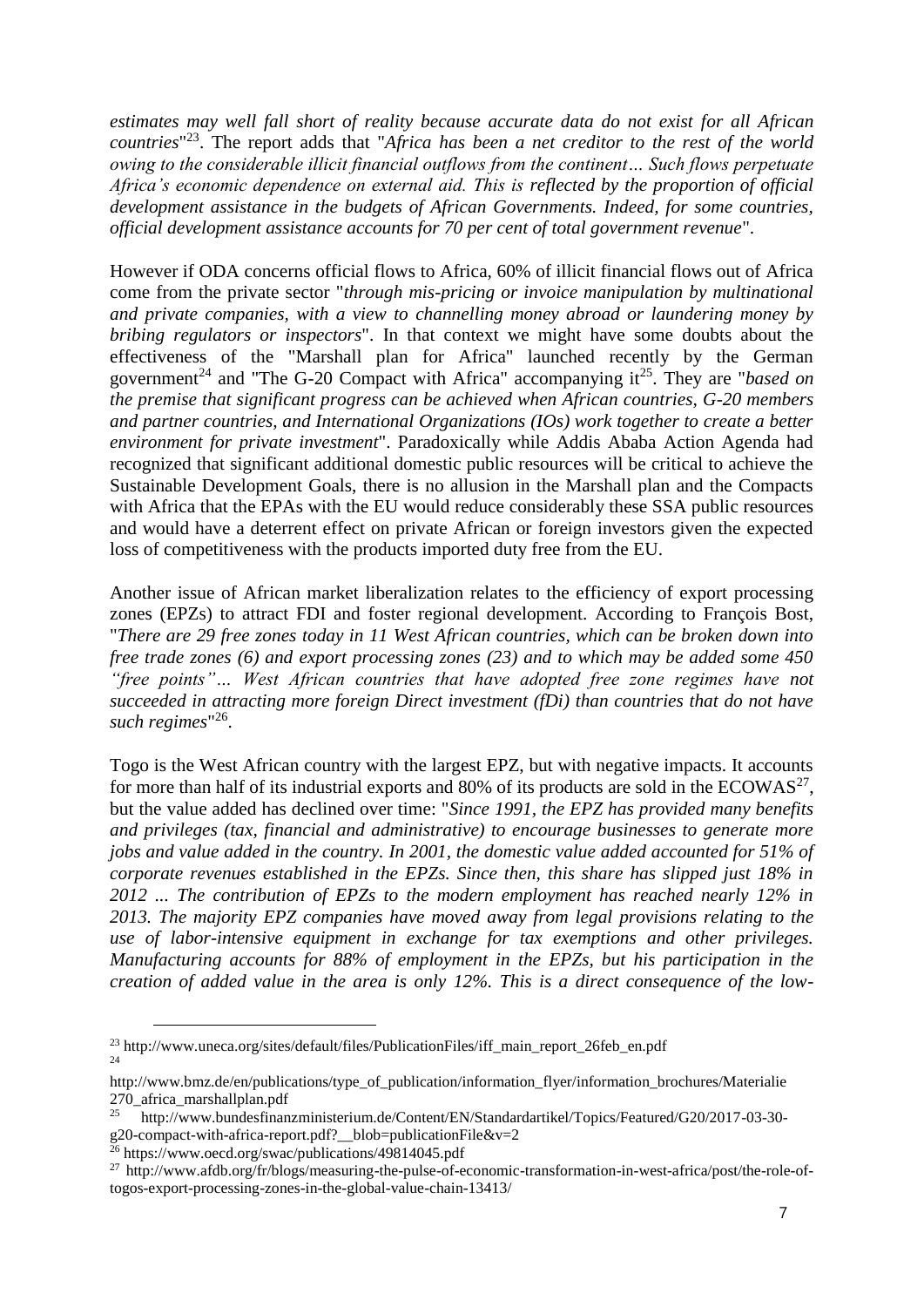*skilled and less paid jobs, with more than half the jobs in the EPZs cover synthetic hair production, wigs, hairpieces and cosmetics ... But, intermediate consumption is largely imported. The share of local intermediate consumption in the EPZs fell 32% in 2000 to 12% in 2012. Curiously in manufacturing, imports have provided up to 94% of intermediate consumption*" 28 .

### **III – The CFTA and CCU are even more unrealistic for agri-food products**

Simon Mevel and Stephen Karingi of UNECA are particularly unreliable when they write: "*Total African exports of agriculture and food products to the world would be the most stimulated by the trade reforms, with… 9.4 per cent (or \$5.0 billion) more exports in the case of the continental FTA in 2022 than under the reference scenario… The greatest increase would occur in sectors such as wheat, cereals, sugar, meat, milk and dairy, and other food products*" <sup>29</sup>. Such an assertion shows their complete ignorance of African agriculture since the deficit of these four products – cereals (including wheat), sugar, meat and dairy products and their preparations – was \$30 billion in 2016, of which 18.9 for cereals, 3.8 for sugar as for meat and 3.3 for dairy products. The amount of sub-Saharan Africa in this deficit was \$10.4 billion for cereals, 2.5 for sugar, 2.2 for meats and 1.5 for dairy products, respectively. In addition, UNECA is pleased that "*The CCU would reduce the average protection imposed by African countries on extra-African imports*". Indeed extra-Africa annual imports of wheat have jumped from \$3.184 billion (bn) from 2000-02 to \$11.625 bn in 2013-15 while exports have risen only from \$34 million to \$173 million implying a net deficit rising from \$3.150 bn to \$11.452 bn<sup>30</sup>. At the same time intra-Africa exports of wheat have only risen from \$24,572 to \$139,900. There is not a single African country which is a net exporter of wheat and the intra-Africa exports of wheat are re-exports to neighbouring countries of extra-Africa imports.

Furthermore UNCTAD adds: "*Eliminate tariffs on intra-African trade in agriculture through CFTA would be a key factor because agricultural trade protection face a rate higher than that of non-agricultural sectors*", proposing "*mutual concessions in market access between the parties between agriculture and industry*", the same assertion being made by TRALAC's researcher Willemien Viljoen for whom, in the CFTA: "*Tariff reductions should include sensitive areas like textile products, agricultural products and processed food items; and low tariffs should be reduced to zero to eliminate 'compounded' tariffs for products which cross borders multiple times*" <sup>31</sup>. These assertions show their total misunderstanding that agricultural markets have always been subject to special protection measures since the Pharaohs in all countries. Indeed, unlike industrial goods and services, they cannot self-regulate: facing a stable food demand in the short run, agricultural production and prices are subject to weather vagaries, which will increase with climate change, to which are added the fluctuations of world prices in dollars, accentuated by fluctuations in exchange rates and speculation. Given that African farmers account for 60% of the whole active population of SSA, we can imagine the huge social impact that liberalizing agricultural trade within SSA could have. At least the EPAs agree to not liberalize most agricultural imports from the EU, one of the reason being that they are highly subsidized by the EU. But UNCTAD and UNECA do not take this into

<sup>28</sup> http://www.afdb.org/fr/blogs/measuring-the-pulse-of-economic-transformation-in-west-africa/post/the-role-oftogos-export-processing-zones-in-the-global-value-chain-13413/

<sup>&</sup>lt;sup>29</sup> Simon Mevel and Stephen Karingi, "Towards a Continental Free-Trade Area in Africa: a CGE modelling assessment with a focus on agriculture", in UNCTAD & ILO, *Shared Harvests: agriculture, trade and employment*, 2013, pp 289-324, http://unctad.org/en/PublicationsLibrary/ditctncd2013d2\_en.pdf <sup>30</sup> http://unctadstat.unctad.org/wds/TableViewer/tableView.aspx

<sup>31</sup> http://us2.campaign-archive1.com/?u=3bfd093b3611382763c2c1a5e&id=867493c6b5&e=7590d8f955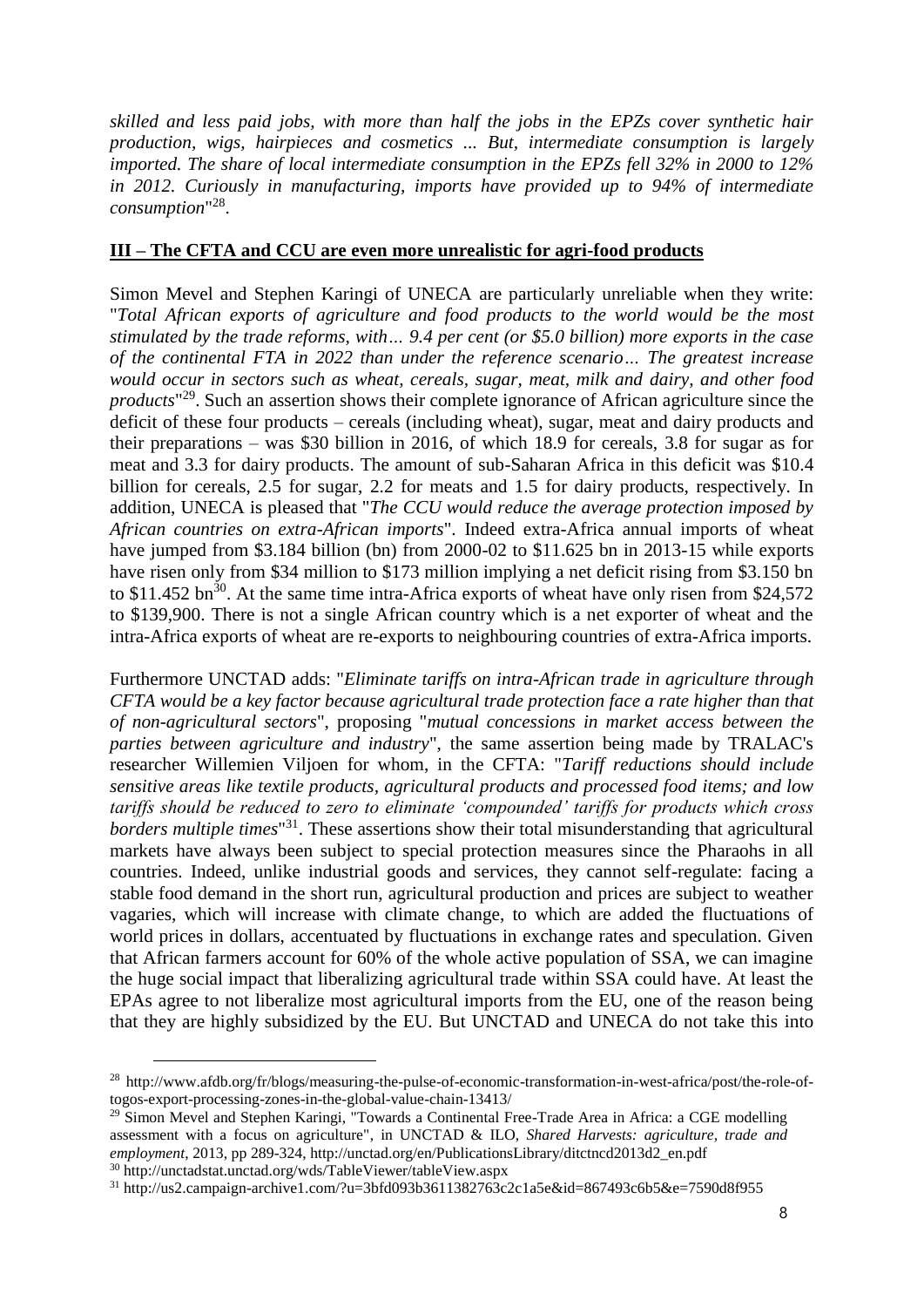account when proposing to eliminate all tariffs in intra-Africa trade so that the EU subsidized agricultural products would have a ripple effect of dumping throughout Africa.

We cannot forget either the strong land grabbing process which is still affecting many farmers communities throughout SSA – particularly in the Democratic Republic of Congo, Mozambique, Angola, Sudan, Ethiopia, Sierra Leone, Cameroon, Côte d'Ivoire, Liberia and Nigeria –, to name just a few countries investigated recently by the NGOs www.grain.org/ and www.farmlandgrab.org. Knowing that these land grabs are mainly done by non-Africans and are mostly aimed at exporting agri-food products or agrofuels, which would aggravate SSA's food trade deficit.

At this stage it is useful to compare the agricultural tariffs of the 5 SSA regional economic communities (RECs) in their EPA configuration, together with those of Morocco, Egypt and the EU in 2016 for the four basic staple foods: cereals, dairy, meats and eggs (table below). These data are taken from the WTO tariff analysis online facility<sup>32</sup> which gives a first basis of comparison of applied duties but it is a basis which should be confirmed by considering national data and USDA GAIN attachés reports and by verifying data on tariff rate quotas (TRQs). Let's take the examples of soft wheat in Morocco, South Africa and the EU.

|               |                    |                     |                            |                   |                       | Cereal products          |                     |                   |                                |                     |            |
|---------------|--------------------|---------------------|----------------------------|-------------------|-----------------------|--------------------------|---------------------|-------------------|--------------------------------|---------------------|------------|
|               | 100199             | 100119              | 1003                       | 1005              | 1006                  | 1007&1008                | 1101                | 1103              | 1107                           | 1108                | 1109       |
|               | Soft wheat         | Durum<br>wheat      | Barley                     | Maize             | Rice                  | Sorghum,<br>millet       | Wheat flour         | Groat             | Malt                           | Cereal starch       | Gluten     |
| <b>ECOWAS</b> | 5%                 | 5%                  | 5%                         | 5%                | 10%                   | 5%                       | 20%                 | 5%                | 5%                             | 10%                 | 10%        |
| SADC          | 120.7 \$/t*        | 0%                  | 0%                         | 0%                | 0%                    | 0%                       | 239 c/kg            | 20%               | $\mathbf{0}$                   | 10%                 | $0\%$      |
| EAC           | 0%                 | 10%                 | 25%                        | 50%               | 75% ou<br>\$345/t     | 25%                      | 50%                 | 25%               | 10%                            | 10%                 | 10%        |
| Cameroon      | 5%                 | 10%                 | 10%                        | 30%               | 5%                    | 30%                      | 30%                 | 10%               | 10%                            | 10 to 30%           | 10%        |
| <b>ESA</b>    | 0%                 | 0%                  | 0%                         | 0%                | $0\%$                 | 0%                       | 15%                 | 0%                | 0%                             | 0%                  | $0\%$      |
| Morocco       | 135%               | 2,50%               | 2,50%                      | 2,50              | 50%                   | 2,50%                    | 70%¤                | 70%               | 40%                            | 30%                 | 2,50%      |
| Eqypt         | 0%                 | 0%                  | 0%                         | 0%                | 0%                    | 5%                       | 2%                  | 2%                | 10%                            | 5%                  | $0\%$      |
| $EU**$        | 0%                 | 0%                  | 0%                         | 0%                | 65 à 211 €/t          | Mil: 56 €/t<br>Sorgho: 0 | 172 €/t             | 186 €/t           | 173 €/t                        | 166 à 224 €/t       | 512 €/t    |
|               |                    |                     |                            |                   |                       | Produits laitiers        |                     |                   |                                |                     |            |
|               | 040110             | 040210              | 040221                     | 0403              | 0404                  | 0405                     | 0406                | 190110            | 19019099                       | 2105                | 3501       |
|               | Milk-cream         |                     | Milk powder                | yogurt            | whey                  | <b>Butter</b>            | Cheese              | Infant<br>formula | Milk powder+<br>palm-copra oil | Ice-cream           | casein     |
| <b>ECOWAS</b> | 20%                | 5%                  | $10\%***$                  | 35%               | 5 or 20%              | 20%                      | 20%                 | 5%                | 20%                            | 20%                 | 5%         |
| <b>SADC</b>   | 0%                 | 27.7 €/kg<br>max96% | 27.7 €/kg<br>max96%        | 0%                | 27.7 €/kg<br>max96%   | 30.8 €/kg<br>max79%      | 30.8€/kg<br>Max 95% | 20%               | 20%                            | 10%                 | 0%         |
| EAC           | 60%                | 60%                 | 60%                        | 60%               | 25%                   | 25%                      | 60%                 | 25%               | 25%                            | 25%                 | 10%        |
| Cameroon      | 20%                | 20%                 | 20%                        | 30%               | 30%                   | 30%                      | 30%                 | 5%                | 30%                            | 30%                 | 10%        |
| <b>ESA</b>    | 0%                 | 0%                  | 0%                         | 0%                | 0%                    | 0%                       | 0%                  | 0%                | 0%                             | 0%                  | $0\%$      |
| Morocco       | 100%               | 100%                | 100%                       | 100%              | 2.50%                 | 10 to 25%                | 25%                 | 10%               | 10%                            | 40%***              | 2,50%      |
| Egypt         | 5%                 | 0%                  | 10 à 20%                   | 5%                | 0 ou 5%               | 5%                       | 10%                 | 0%                | 10%                            | 30%                 | 5%         |
| EU**          | 129 ou 138<br>f(t) | 1188 ou<br>1254 €/t | 1304 €/t                   | 244 €/t           | $8,3% + 950$<br>f(t)  | 1896 à<br>2313€/t        | 1671 à<br>2212 €/t  | 7,6%+EA           | 7,6%+EA                        | Max19,4%+94<br>f(t) | $0\%$      |
|               |                    |                     |                            |                   |                       | Viandes et oeufs         |                     |                   |                                |                     |            |
|               | 020712             | 020714              | 020727                     | 020629            | 0202                  | 0203                     | 020649              | 160100            | 0407                           | 040811              | 040891     |
|               |                    | Poultry meat        |                            | Bovine meat       |                       |                          | Pig meat            |                   |                                | Eggs                |            |
| <b>ECOWAS</b> | 35%                | 35%                 | 35%                        | 35%               | 35%                   | 35%                      | 35%                 | 35%               | 35%                            | 20%                 | 20%        |
| SADC          | 31%                | 12 to 37%           | 0%                         | 0%                | 40% ou<br>14.8€/kg    | 15% ou<br>8 €/kg         | 0%                  | 0%                | 0%                             | 19%                 | 0%         |
| EAC           | 25%                | 25%                 | 25%                        | 25%               | 25%                   | 25%                      | 25%                 | 25%               | 25%                            | 25%                 | 25%        |
| Cameroon      | 20%                | 20%                 | 20%                        | 20%               | 20%                   | 20%                      | 20%                 | 30%               | 5 or 30%                       | 30%                 | 30%        |
| <b>ESA</b>    | $0\%$              | 0%                  | 0%                         | 0%                | 0%                    | $0\%$                    | 0%                  | $0\%$             | 0%                             | 0%                  | $0\%$      |
| Morocco       | 100%               | 100%                | 100%                       | 40%               | 200%                  | 49%                      | 49%                 | 40%               | 40%                            | 10%***              | 10a<br>25% |
| Egypt         | 30%                | 30%                 | 30%                        | 5%                | 0%                    | 20%                      | 30%                 | 30%               | 5%                             | 5%                  | 10%        |
| $EU**$        | 297 à 325<br>€/t   | $1024$ €/t          | 410 à 815<br>$\epsilon$ /t | 12.8%+3041<br>€/t | $12.8% +$<br>1768 €/t | 536 à 869 €/t            | 0%                  | 1005 €/t          | 250€/1000<br>eggs              | 1423 €/t            | 1374 €/t   |

Table 2 – Applied agricultural duties in the SSA RECs, Morocco, Egypt and EU in 2016

 $\frac{\epsilon_{\text{ft}}}{\epsilon_{\text{th}}}$   $\frac{\epsilon_{\text{ft}}}{\epsilon_{\text{th}}}$   $\frac{\epsilon_{\text{ft}}}{\epsilon_{\text{th}}}$   $\frac{\epsilon_{\text{ft}}}{\epsilon_{\text{th}}}$  1768 $\epsilon_{\text{ft}}$  |  $\frac{1}{\epsilon_{\text{th}}}$  |  $\frac{\epsilon_{\text{gs}}}{\epsilon_{\text{gs}}}$  |  $\frac{\epsilon_{\text{gs}}}{\epsilon_{\text{gs}}}$  |  $\frac{\epsilon_{\text{gs}}}{\epsilon_{\text{gs}}}$  |  $\frac{1}{\epsilon_{\text{gs}}}$  |  $\frac{\epsilon_{\text$ and 5% below 25 kg; \*\*\* 29.40% in the EU-Morocco FTA; EA: agricultural component of codes 190110 and 19019099

Even if Morocco imports generally about half its domestic needs of soft wheat (5 Mt over 10 Mt) its applied tariff is usually of 30% but is much higher from May to October and the government has even decided on 27 April 2017 to raise it at 135% until December (still below

<sup>32</sup> https://tao.wto.org/welcome.aspx?ReturnUrl=%2f%3fui%3d1&ui=1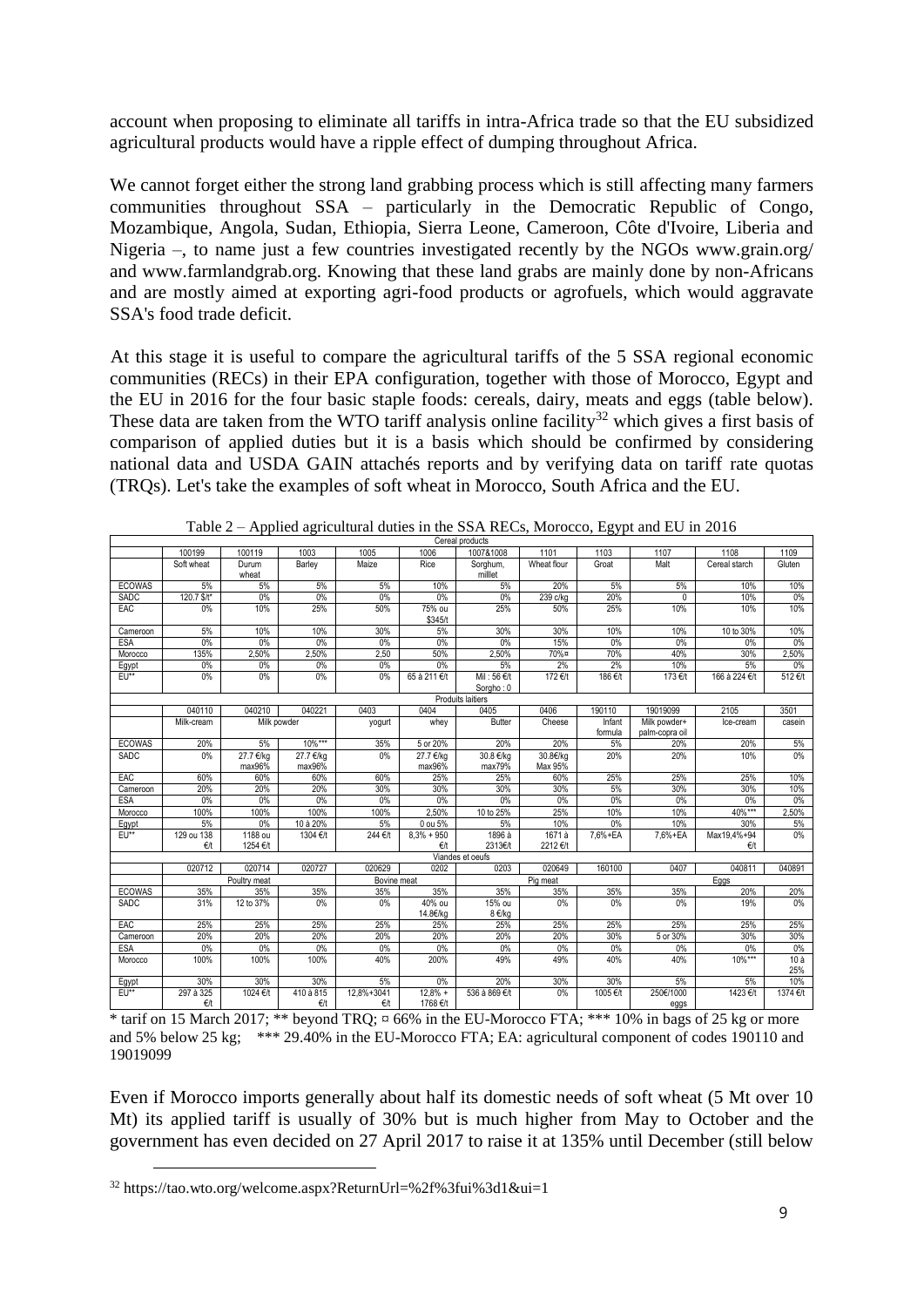the  $170\%$  bound tariff)<sup>33</sup>. Because farmers may sell common wheat either to government licensed traders (grain merchants, cooperatives and mills) at a preset price (\$264/MT) or in the free market<sup>34</sup>. Prices of other grains (e.g., durum wheat and barley) have no guaranteed price.

The wheat tariff in South Africa (and in the SACU common external tariff, CET) is a type of variable levy, being the difference between the "national reference price" fixed at 294 \$/t since May 2013 and the average of the last 3 weeks FOB price, Gulf of Mexico, of the US Hard Red Winter (HRW) wheat No. 2, plus a safeguard measure of 10.27% to offset the "Producer Support Estimate" (PSE) of the EU agricultural sector to neutralize the impact of subsidies to wheat exports, less the average cost of freight of 45 \$/t over the past 5 years between the Gulf of Mexico and a South African Port<sup>35</sup>. Although the calculation of the tariff is based on the FOB price of US HRW wheat, it applies to all imported types of soft wheat whatever the country of origin, which in 2014 came mainly from Russia and Ukraine and to a lesser extent from Germany, and whatever the wheat protein content. As the FOB price of US HRW wheat has declined much from \$320 in May 2013 to \$180 in May 2017 the SA tariff has risen considerably to \$148/t (175+18-45) in May 2017, assuming no change in the cost of freight, which, related to the SA CIF price of \$220/t, implies an ad valorem equivalent duty of 67.3%. As of 15 March 2017 the tariff was of 120.74  $\frac{k}{36}$ .

Since the WTO (1995), the applied duties for the major EU cereals other than rice are the difference between 155% of the intervention price of 101.31  $\epsilon/t$ , i.e. 157.03  $\epsilon/t$ , and the "representative" CIF world price at the port of Rotterdam, but never higher than the following bound rates of  $E/t$  (table 1):

| avie<br>DOUIJU UUUUS OI EU<br><b>CELEAIS</b><br>$\overline{\phantom{a}}$ |            |              |        |             |       |         |             |        |           |  |  |  |  |
|--------------------------------------------------------------------------|------------|--------------|--------|-------------|-------|---------|-------------|--------|-----------|--|--|--|--|
| Durum wheat                                                              | Soft wheat | Rve          | Barley | <b>Dats</b> | Maize | Sorahum | Buckwheat   | Millet | Triticale |  |  |  |  |
| 100119                                                                   | 100199     | 1002         | 1003   | 1004        | 1005  | 1007    | 100810      | 100829 | 100860    |  |  |  |  |
| 148                                                                      | ۵5<br>ĴU   | $\sim$<br>Ju | 93     | 89          | 94    | 94      | $\sim$<br>ັ | 56     |           |  |  |  |  |

Table 1 – Bound duties of EU cereals

The representative cif price comprises three elements: its price on a world reference market – the Northern Spring Wheat n°2 at the Minneapolis Grain Exchange is the reference for the EU high quality common wheat and durum wheat, and the yellow corn n°3 of the Chicago Mercantile Exchange is the reference for the EU maize, rye and sorghum –, plus the cost of freight (labelled "commercial premium") to a US export port (US Gulf or US Great Lakes/Duluth) plus the cost of freight between the US port and Rotterdam. This total is then converted into euros from dollars at the daily  $\frac{1}{2} \times \epsilon$  exchange rate. As, since 8 November 2014, the representative CIF price has been largely above 157.03  $\epsilon$ /t for the high quality common wheat and durum wheat the EU import duty has remained at 0. The daily data are available on

<sup>&</sup>lt;sup>33</sup> Applied and bound duties per WTO Member: https://www.wto.org/english/thewto\_e/whatis\_e/tif\_e/org6\_e.htm#collapseM 34

https://gain.fas.usda.gov/Recent%20GAIN%20Publications/Grain%20and%20Feed%20Annual\_Rabat\_Morocco \_4-14-2017.pdf

<sup>35</sup> http://landbou.com/wp-content/uploads/2014/05/8a4498df-f5bc-459f-9e9d-0589c6e97425.pdf 36

https://gain.fas.usda.gov/Recent%20GAIN%20Publications/Grain%20and%20Feed%20Annual\_Pretoria\_So uth%20Africa%20-%20Republic%20of\_3-16-2017.pdf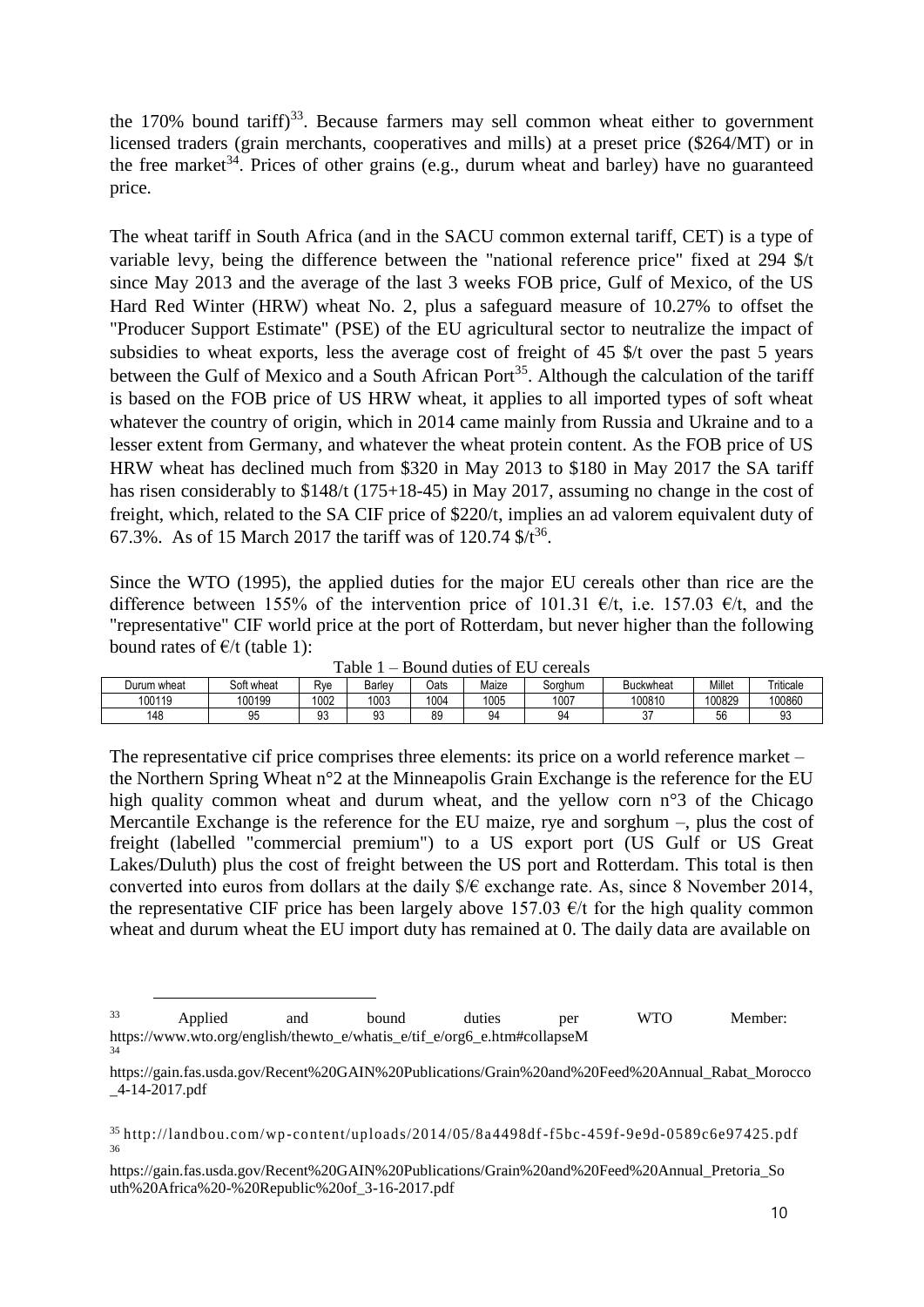the EU Commission website<sup>37</sup>. However the representative CIF price for maize is now very close to 157.03  $\epsilon$ /t as it was of 157.94  $\epsilon$ /t on 13 June 2017.

For the other EU cereals – medium and low quality common wheat, barley and oats –, there are tariff rate quotas (TROs) where the tariff within TROs is of 12  $\epsilon/t$  and the above TRO duty is the bound duty of 95, 93 and 89  $\epsilon/t$ . For medium and low quality common wheat the TRQ is of 3.112 Mt (of which 572,000 t for the US, 38,353 t for Canada, the rest for other countries) with a duty of  $12 \text{E/t}$  under TRQ. However a new TRQ of 950,000 t of medium and low quality common wheat has been granted duty free to Ukraine for 2016. In 2016 total imports of medium and low quality wheat were of 3.392 Mt, of which 1.061 Mt from Ukraine. Which implies that all imports were made under TRQs and total duties were only of €29.304 million (2.442 Mt x 12 €/t) and the average tariff was of 11.6 €/t with an ad valorem equivalent of 5.9%. As the TRQ of barley was larger than total imports in 2016 its applied duty was also at zero.

A rapid comparison of the import duties of the 5 SSA CERs for cereal products, dairy products and meat show their large differences, before taking into account the reductions linked to the EPAs. What is surprising is that all these products are imported duty free in ESA (with the only exception of wheat flour) whereas the duties are the highest in EAC, particularly on dairy. For meats ECOWAS takes the lead, followed by EAC and Cameroon. For soft wheat SADC has the highest duties and for other cereals EAC takes the lead, followed by Cameroon.

If we compare with Morocco, which has applied to join ECOWAS, and with Egypt, it is clear that Morocco has much higher duties on the three products (cereals, dairy and meat) so that it could not agree to the CFTA and CCU. Egypt could not agree either to reduce much its duties on poultry and pig meats.

Now if we compare the EU duties with those of Africa, it is clear that, except on raw cereals, its duties are much higher than those of Africa for processed cereals, dairy and meats even if for meats a significant part are imported under TRQs at lower duties than those shown in table 2 under TRQs. Given the important import substitution effect of the EU domestic subsidies its actual import duties after integrating its subsidies are much larger.

# **IV – Additional preliminary criticisms to the CFTA and CCU**

Already geopolitics shows that it would be almost impossible to establish common trade rules in this huge continent with a population of 1.2 bn in 2016, expected to reach 2.5 bn in 2050, with very different political institutions, poor transport infrastructures, and where per capita GNI (gross national income) in 2015 goes from \$260 in Burundi to \$14,760 in Seychelles, through \$1,000 in Sénégal, \$1,330 in Cameroon, \$1,340 in Kenya, \$1,410 in Côte d'Ivoire, \$1,480 in Ghana, \$2,820 in Nigeria, \$3,040 in Morocco, \$3,340 in Egypt, \$3,970 in Tunisia, \$6,050 in South Africa and \$6, 510 in Botswana<sup>38</sup>.

UNCTAD endorses fully the CFTA objective to reach "*a broader and deeper level of liberalization than existing in extra-regional FTAs (such as the ACP-EU EPA [Economic* 

<sup>37</sup> https://ec.europa.eu/agriculture/cereals/trade\_en

<sup>38</sup> [http://unctad.org/en/PublicationsLibrary/ditc2015misc3\\_en.pdf](http://unctad.org/en/PublicationsLibrary/ditc2015misc3_en.pdf)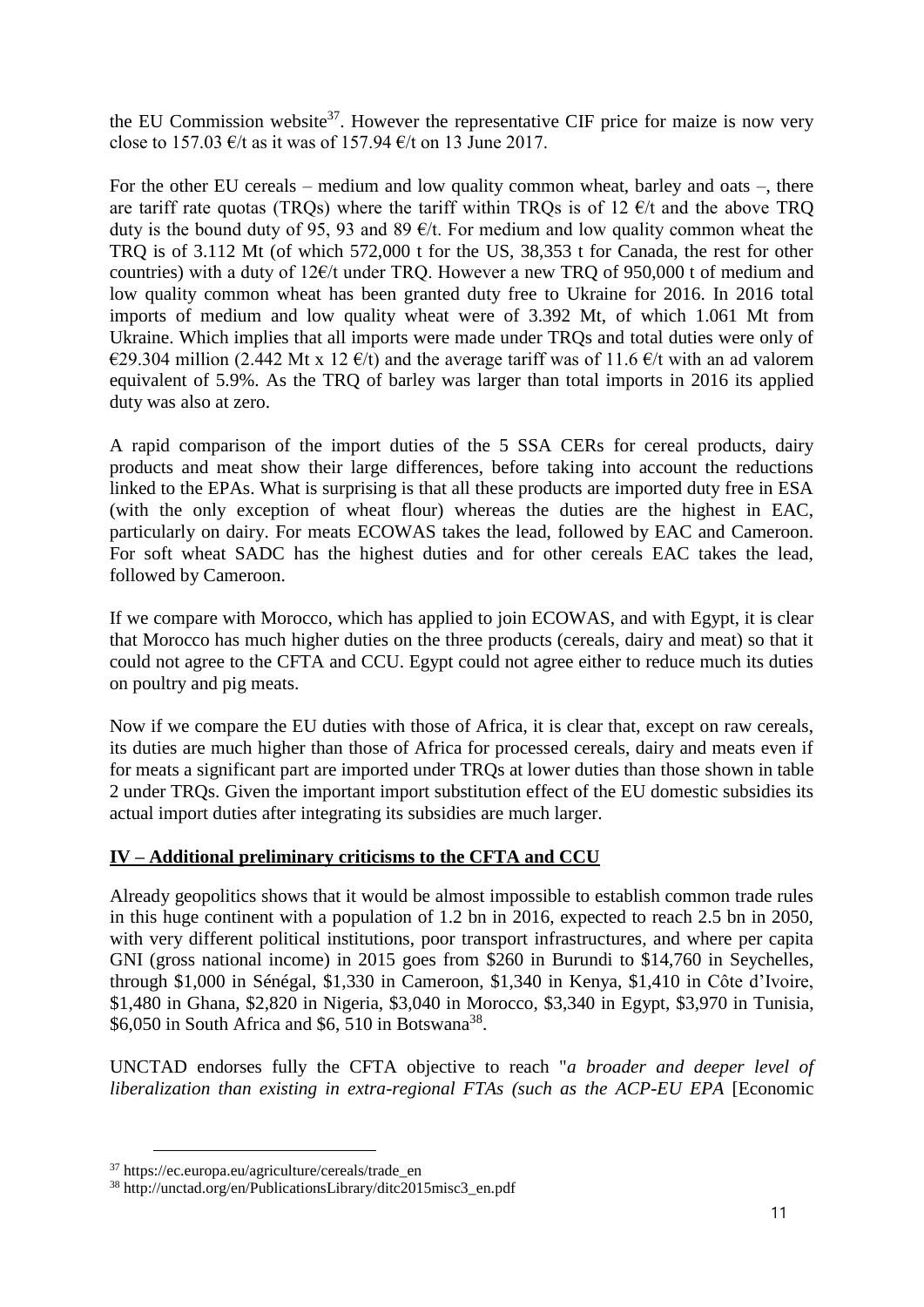Partnership Agreement] *and other bilateral FTAs)*" <sup>39</sup>. In other words UNCTAD takes for granted the implementation of the EPAs and has nothing to complain about. However, as the EPAs would liberalize 80% of imports from the EU these duty-free imports would find their way in all SSA countries given the lax rules of origin so that the expectations that the CFTA would increase intra-African trade would not materialize. Because the products imported duty free from the EU would be more competitive than most African products despite the deeper level of liberalization the CFTA is expected to make. The South Centre for example has shown that only 6% of Nigerian tariff lines are more competitive than EU products.

The Third World Network Africa summarizes the likely impact of the CFTA: "*The processes leading to the establishment of the CFTA have not been as transparent, participatory and inclusive… The citizenry, the main 'beneficiaries' of the CFTA, have not played any meaningful role in the processes outlined so far… The RECs as such are not parties to the negotiations… CFTA that comes in being will simply create a giant African market place with little of African products to trade in… The CFTA will simply facilitate the movement of products imported from Europe and other areas across Africa… The CFTA is a lower level of integration than the customs union already in place in some regions, such as West Africa and EAC, with their common external tariffs*" 40 .

The African Civil Society's Statement of 27 November 2016 added: "*The processes involved in the design and negotiations of the CFTA are so far opaque and exclusive. The structures created for the CFTA have little or no space for the involvement of civil society, the private sector, and the different social groups and economic constituencies whose interests are implicated… Rather than fast-tracking the CFTA on its own, there must be proper sequencing of any liberalisation measures with constructive policies to strengthen productive capabilities in African economies, build domestic enterprise and promote the rights and social protection of workers, farmers, traders, women and all other citizens*" 41 .

Instead of this headlong rush in a non-mastered free trade, the reason commands to start by strengthening each REC during at least a generation before expanding free trade to other RECs and a fortiori to the entire continent. As noted by Cheikh Tidiane Dieye, director of ENDA-CACID, "*In many cases, it is the States themselves which refuse to implement the decisions which they have freely taken. The most striking example is the free movement of goods and people in West Africa. Since 1979 ECOWAS has adopted a protocol on free movement of goods and persons, reinforced later by an arsenal of regulations and decisions, the Scheme of trade liberalization of ECOWAS (SLEC) and more recently the common external Tariff (CET). But it suffices to travel between the West African countries to realize the gap between the legal decisions and actions on the ground*" 42 . It is then difficult to follow him when he pleads at the same time for the CFTA and the implementation of the trade facilitation agreement which would render impossible the regional integration and the effectiveness of the  $CET^{43}$ . Ademola Oyejide, emeritus Professor of the University of Ibadan, went further in 2015: "*One of the reasons for Nigeria to stay out of the EPA is that the economy must first fully internalize the costs of adjustment related to the implementation of* 

<sup>39</sup> [http://unctad.org/en/PublicationsLibrary/ditc2015misc3\\_en.pdf](http://unctad.org/en/PublicationsLibrary/ditc2015misc3_en.pdf)

<sup>40</sup> http://twnafrica.org/Agenda%2019.2.pdf

<sup>41</sup> https://www.tralac.org/resources/by-region/cfta.html

<sup>42</sup> http://www.ictsd.org/sites/default/files/review/Pass\_August\_16.pdf

<sup>43</sup> http://www.ictsd.org/bridges-news/passerelles/news/mise-en-%C5%93uvre-de-laccord-sur-la-facilitationdes-%C3%A9changes-e